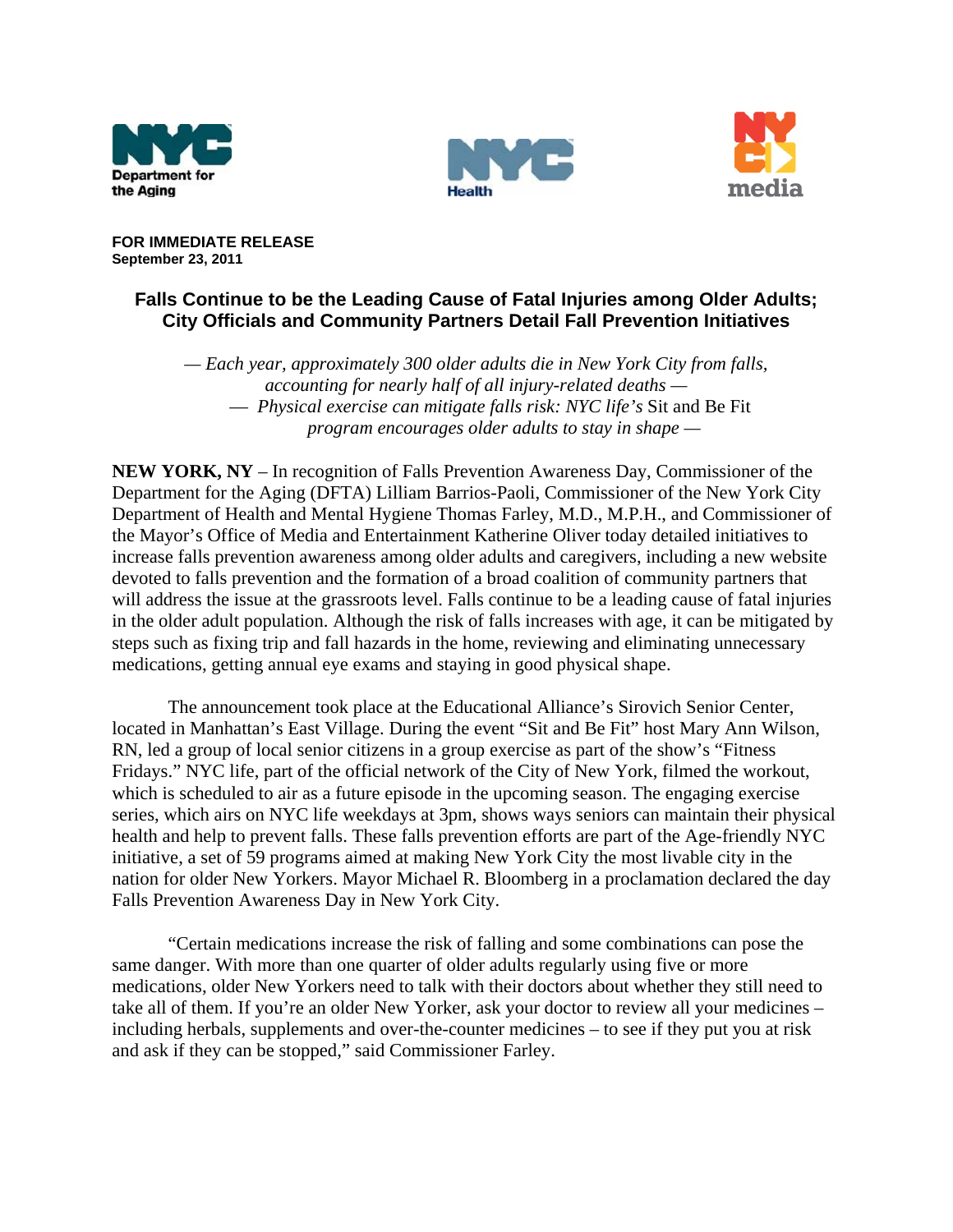"As the number of older adults in New York City grows, it becomes increasingly important that seniors become aware of the simple measures they can take to minimize the risk factors that can cause a fall," DFTA Commissioner Barrios-Paoli said. "Physical activity can help older adults improve balance and prevent falls. Older New Yorkers take pride in the ability to live independently, and this education and awareness effort will make it safer for them to continue to do so."

There are more than 1.3 million older New Yorkers living in the city today. This number is expected to grow by 46% by 2030, potentially increasing the number of falls. Every year New York City emergency departments treat more than 24,000 older adults for injuries due to falls while hospitals admit almost 18,000 older adults for fall-related injuries. Each year, approximately 300 older adults die in New York City from falls, accounting for nearly half of all injury-related deaths.

 "Part of our mission to inform and educate New Yorkers includes broadcasting entertaining and healthy programming on the City's TV stations, and we've certainly found a fan favorite among our senior viewers with 'Sit and Be Fit,'" said Commissioner Oliver, Mayor's Office of Media and Entertainment. "This is a terrific example of working with other City agencies to really maximize our reach. We want to thank Mary Ann Wilson for being a special part of today's event as well as the Department for the Aging, the Department of Health and Mental Hygiene and NYC & Company."

"A little bit of information can go a long way," said New York City Council Aging Committee Chair, Jessica Lappin. "Not only will the Falls Prevention Coalition help seniors stay on their feet, it will prevent injuries for people of all ages."

As a part of the initiative, a coalition of community based organizations, academic institutions and city agencies was formed to address falls prevention. The mission of the coalition is to bring attention and solutions to the issue of falls among older adults. Members of the coalition include AARP (New York City Chapter), the Brookdale Center on Aging, the Health and Hospitals Corporation, the Mayor's Office for People with Disabilities, the Martha Stewart Center for Living, the New York Academy of Medicine, Public Health Solutions, St. John's College of Pharmacy, the Touro College of Pharmacy, the United Hospital Fund, VISIONS Services for the Blind and Visually Impaired, and the Visiting Nurse Service of New York (VNSNY). The NYC Falls Prevention Coalition is supported by a grant from the Fan Fox and Leslie R. Samuels Foundation.

Coalition members are promoting falls prevention awareness activities within their respective membership communities. For example, VISIONS will host a falls prevention seminar for its volunteers and program participants. It will focus on techniques to limit falls risks among those with visual impairments.

The coalition recently launched a new web site, [http://www.nyc.gov/html/doh/html/win/older-fall2.shtml,](http://www.nyc.gov/html/doh/html/win/older-fall2.shtml) which includes links falls prevention brochures, checklists, demographic information on falls risks, as well as other resources. Steps to prevent falls include: